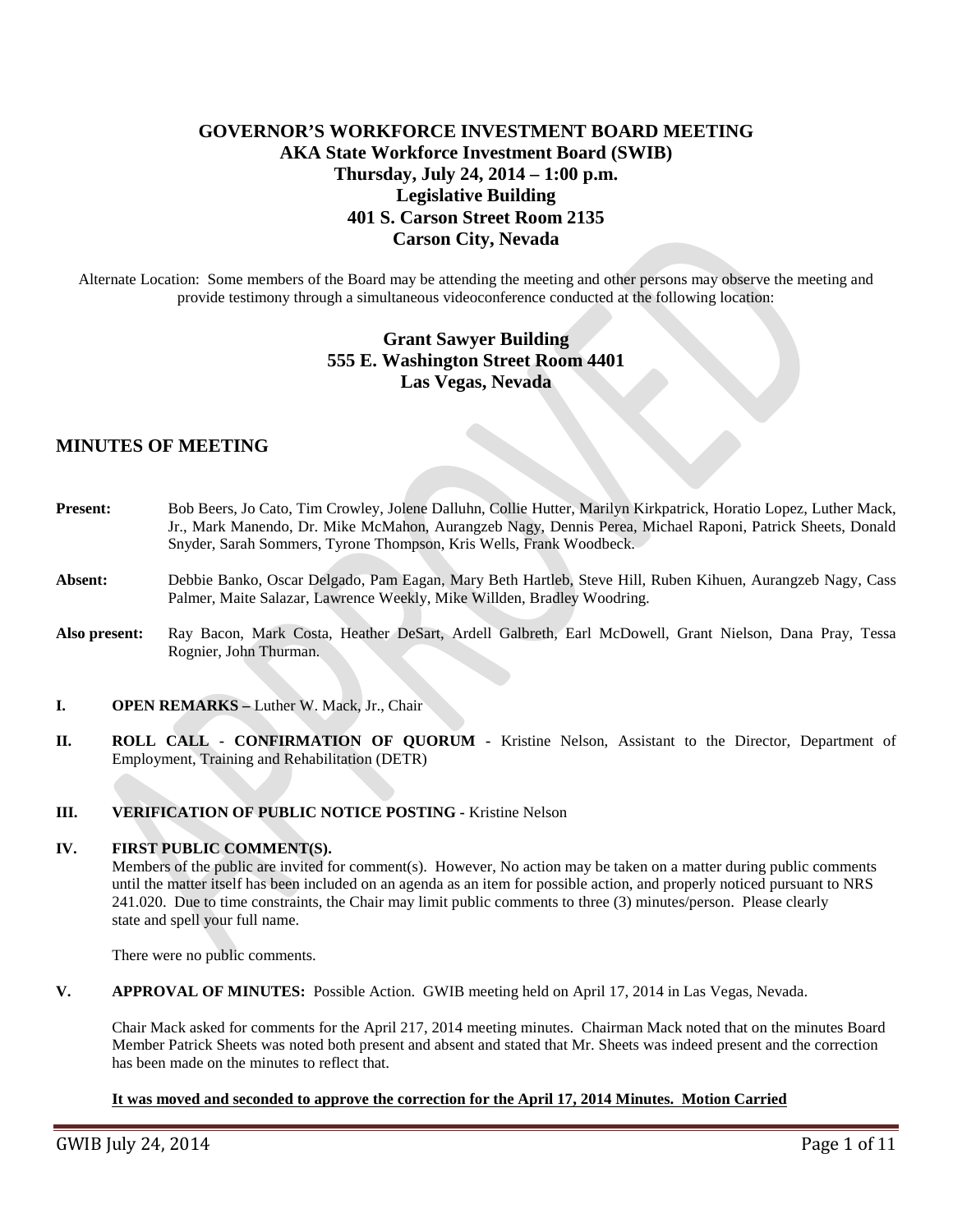No further comments were made on the agenda item.

Chair Mack asked for a motion to approve the April 17, 2014 Minutes.

## **It was moved and seconded to approve the April 17, 2014 Minutes. Motion Carried**

## **VI. DISCUSSION, INFORMATIONAL AND POTENTIAL ACTION ITEMS**

### **a. DETR Director's report and update - Dennis A. Perea, interim Director, DETR**

**i. Dislocated Worker funding allocation methodology**

**ii. Proposed GWIB 2015 meeting schedule**

**iii. Strategic Planning and Legislative Affairs Subcommittee Survey results**

**iv. Workforce Innovation and Opportunities Act (WIOA)**

Chair Mack introduced Dennis Perea and asked him to give his Director's Report, Updates, and Possible Action Items.

**Dennis Perea**, Interim Director, DETR introduced himself and stated there had been discussions between the northern board and the southern board on this and believes they have an agreement in principle to bring that before the board for its consideration. He stated that there were two options for the 2015 meeting: 1. Keep the current format at four meetings a year for two-hour meetings or, 2. Go to four-hour meetings twice a year.

Chair Mack asked for discussion or comments on the agenda items.

Marilyn Kirkpatrick stated that it is difficult currently to achieve quorum and as things changed in the department the four meetings for two hours each is best. She stated that limiting the schedule to only two meetings would be much harder.

Tyrone Thompson stated that, looking at strategic planning, the board needed to meet as many times as possible and also supported the quarterly meeting schedule.

Don Snyder agreed that four meetings per year made sense but stated it would be helpful if the meetings were contained to two hours.

Chair Mack asked for any further comments. There were none. He thanked everyone for their input and stated the commission will continue to meet four times a year with two-hour meetings.

Mr. Perea stated the Strategic Planning and Legislative Affairs Subcommittee Survey results were in and recommendations for the Legislative Affairs subcommittee were Oscar Delgado, Steve Hill, Ruben Kihuen, Marilyn Kirkpatrick, Horacio Lopez, and Frank Woodbeck. He stated the recommendations for the Strategic Planning Subcommittee were Jo Cato, Tim Crowley, Pam Egan, Cass Palmer, Dennis Perea, Tyrone Thompson, and Lawrence Weekley. He asked for any comments or questions.

Ms. Kirkpatrick stated they were having a hard time in Las Vegas hearing Mr. Perea and asked that it be reiterated. Mr. Perea restated recommendations for both subcommittees.

Mr. Perea requested input from the board on voting by proxy in meetings as a change to the bylaws. He stated the current bylaws do not allow for such.

Chair Mack asked for any questions or comments.

Ms. Kirkpatrick opined that voting by proxy might limit attendance at meetings as well as activity and might also negatively affect quorum.

Chair Mack asked for further comments.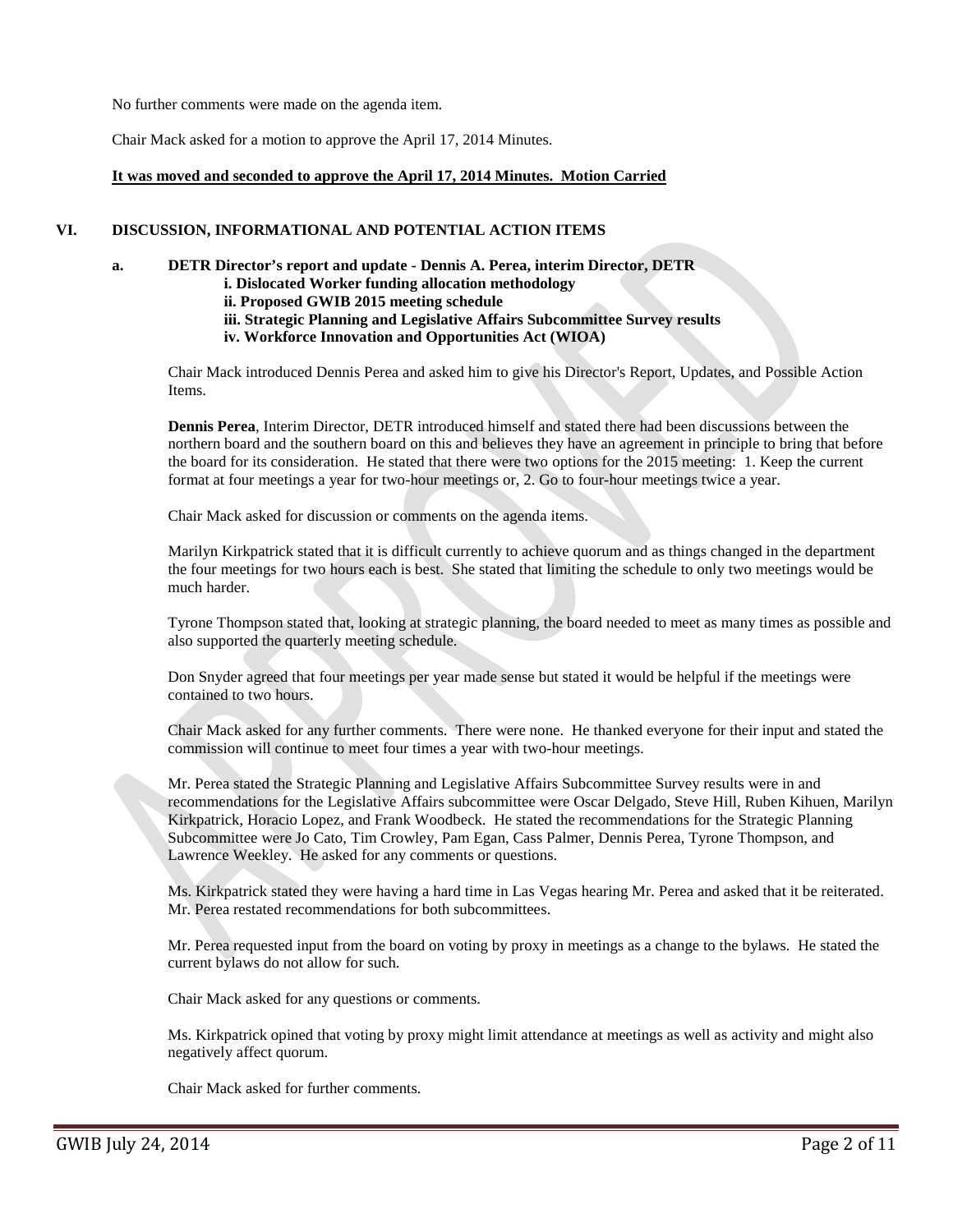Mr. Snyder agreed with Ms. Kirkpatrick and stated there were several nods around the room.

Mr. Perea stated the idea of proxy votes came out of the idea of achieving a quorum. He said the Workforce Investment Act (WIA) is being replaced by the Workforce Innovation and Opportunities Act (WIOA) and that the WIOA allows for a smaller board which will make a quorum easier.

Chair Mack thanked everyone for their comments and stated the board will leave proxy voting as is.

Mr. Perea requested input on the 25 percent cap for the first year, 30 percent cap the second year of dollars for Onthe-Job Training (OJT). He stated that the question was should OJTs be allowed under that 30 percent to make it easier to spend down the money.

Frank Woodbeck stated that the certificate conducted with whatever on the job training would be important. He stated the outcome of an OJT program should be more than only employment, such as a certificate of achievement to some next level of training.

Chair Mack asked for further comments.

Bob Beers clarified the point of the OJT suggestion was the comparative completion of the program measured by achievement of employment.

Chair Mack asked for further comments. There were none.

#### **b. DETR Chief Economist's Presentation - Tessa Rognier, Economist, DETR**

Chair Mack introduced Tessa Rognier for her presentation.

**Tessa Rognier** stated her name and title. She stated her department is performing a labor market overview on the current state of the Nevada economy. She reviewed the current unemployment rate of the state and compared it to the national rate and pointed out the gap between the two is narrowing, although Nevada's rate is the second highest in the nation. She discussed state level employment, with job levels up 46,200 relative to a year ago and seasonal employment rates and trends. She stated the year-over-year job gains remain near four percent, outpacing the national average. She went over Nevada's job growth and job growth ranking over the past few years and compared it to national statistics. She stated while all sectors had gains hospitality lead with over 11,000 additional jobs this year and drop in mining jobs. She discussed several factors contributing to the job gains and which job sectors had the most gains. She concluded her presentation and asked for any questions.

Mr. Woodbeck asked if they could compare categories in 2014 versus 2007 of the number of jobs in the category of Leisure and Entertainment as well as in construction for the next quarterly report.

Chair Mack asked for any further questions or comments.

Mr. Thompson asked for the presentation to be sent to members electronically. Chair Mack said it would be.

Mr. Beers asked for the electronic copy to be available before the meeting and Chair Mack stated they would work on it.

Marilyn Kirkpatrick asked the difference between New Mexico's and South [sic] Dakota's driving factors that helped drive North Dakota's huge increase in their workforce.

Ms. Rognier stated that in North Dakota there was a very large increase due to the fracking that is done in the oil and natural gas industry.

Ms. Kirkpatrick asked whether there were specific industries, long-term/short-term, and if in New Mexico they lost industries which caused them to not see any growth.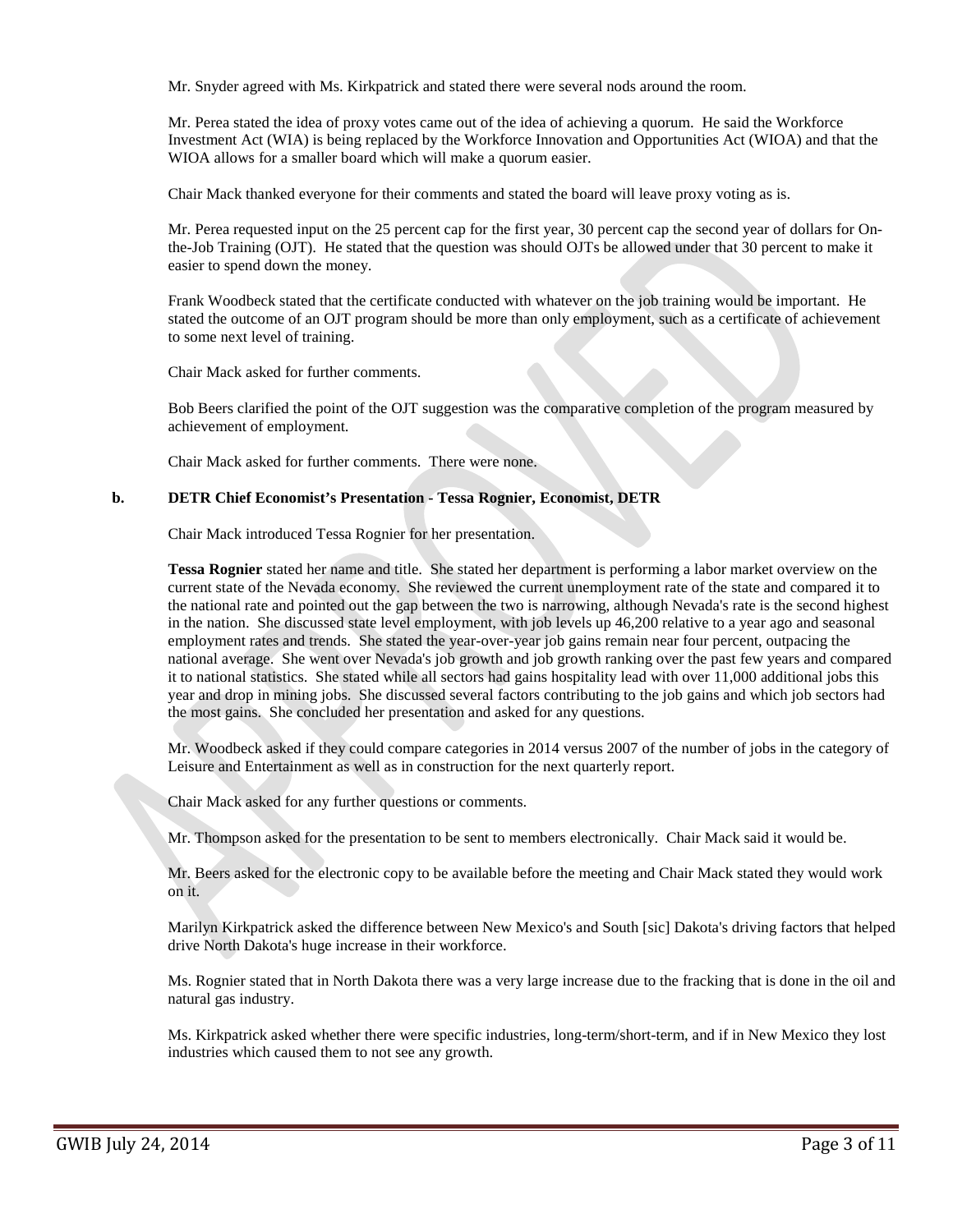Ms. Rognier stated she was not familiar with the specifics of New Mexico but she has been following the oil industry expansion in North Dakota because Nevada was on the verge of the same expansion and that those have to do with the natural gas industry and fracking.

Chair Mack asked for any further questions. There were none.

### **c. GWIB Industry Sector Council Reports, Updates and Introductions – Earl McDowell, Deputy Administrator – Workforce Solutions, DETR**

**i. GWIB Industry Sector Council webpage overview ii. Pilot projects for each industry sector council iii. Career pathways iv. In-Demand occupations v. Health Care and Medical Services Industry Sector – Dr. Marcia Turner, Chair vi. Mining and Materials Industry Sector – Dana Pray, Chair**

Chair Mack introduced Earl McDowell, Deputy Administrator from DETR's Workforce Solution Unit.

**Earl McDowell** stated his name and position for the record. He gave an overview of the DETR's website as it pertains to GWIB and the Sector Council. He stated that anything anyone wanted to know about the Sector Councils are included on the website and invited anyone who wanted to volunteer to help, to do so. He asked for questions.

Mr. Thompson asked if there were any type of outreach that DETR is using statewide to raise awareness to the public regarding the website. He stated that he was interested in the fact that there was a link for grant information.

Mr. McDowell stated that they were constructing a marketing plan and materials, including brochures. He stated in reference to the grant information question they have a grant writer on their review that looks at grants for all nine sectors to pursue.

Ms. Kirkpatrick asked for clarification for the pilot program on the Aerospace Sector Council's website and asked how to alert her constituents that might benefit from it to the program. She also asked if there would be any type of measurement of hiring within the sector councils.

Mr. McDowell answered that the pilot programs are being advertised through appropriate venues for each with notifications sent to the departments that are doing them as well as on the website and that the programs will also be advertised through their upcoming marketing plan.

Ms. Kirkpatrick asked if there were any accountability for the providers' customer service through the pilot programs. She stated that usually only a small percentage of the public knew about these programs.

Mr. Perea responded. He said they would be happy to report on that once they do a contract closeout. He stated that where they recruited participants depended upon the program, but that Job Connect is supplying some of them.

Ms. Kirkpatrick stated she wants a document with which to guide her constituents to the correct place to sign up.

Mr. McDowell reiterated his department was in the process of finishing contracts and will later implement a marketing plan.

Jo Cato commented the marketing plan would be key and needed to reach the masses.

Mr. Woodbeck suggested their traditional network of service providers would be the best initial step to sharing the information and could connect the public with above mentioned training programs.

Mr. Perea stated that the department would prepare a white paper providing descriptions, training providers, and where people can go for the pilot programs.

Ms. Kirkpatrick suggested the board members would be good marketers.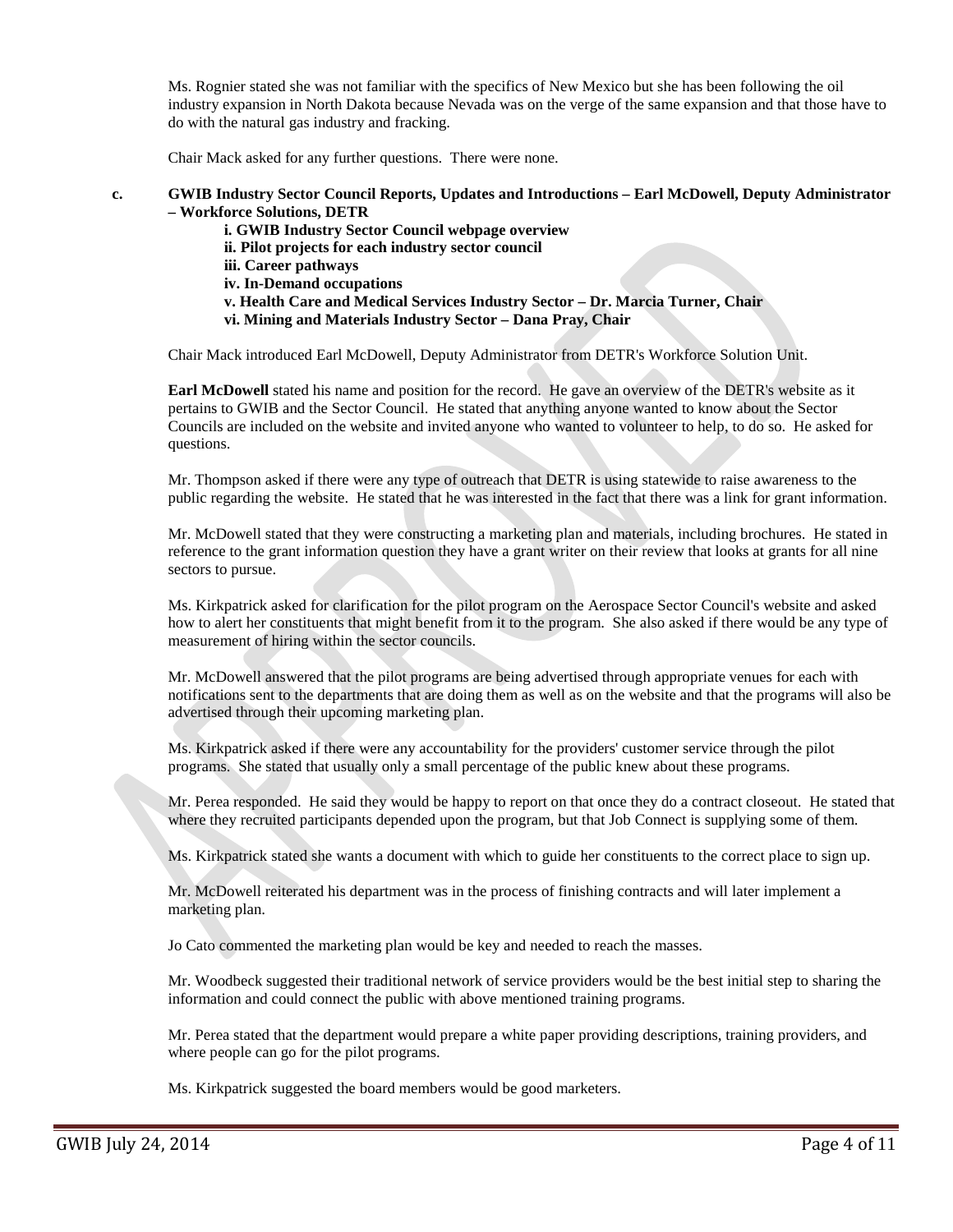Mr. McDowell spoke on Career Pathways, which was approved by the Nevada school board. He invited members to look at the brochure provided in their packets. He stated that the Industry Sector Council reports are included as well. He stated that the agenda would be slightly modified to have Dana Pray of the Mining and Materials Industry Sector and that he would speak for Marcia Turner of the Health Care and Medical Industry Sector as she was absent.

**Dana Pray** stated her name and title for the record. She stated that the In-Demand position in the skilled trade sector would be maintenance positions. She reported on the Mining and Materials Sector. They added 16 people to be trained each year in instrumentation. This year they created five new subcommittees. She stated the first one would create a program to help returning veterans, as they are usually skilled workers in the maintenance area, integrate into the in-demand areas in the workforce. She stated the second one would shore up all the Career Pathways and consolidate them into something they could market well. The third one is welding, in which she stated there seemed to be a bottleneck in, in northern Nevada, so that there would be training in welding. She stated the fourth subcommittee was an outreach to universities, colleges, and high schools so that people in the in-demand areas are informed about the mining industry. She stated they will be working on marketing this year.

Chair Mack asked for comments or questions.

Tim Crowley thanked Frank Woodbeck in regard to the internships in the outreach program for the mining and materials industry, especially in the southern area of Nevada. He thanked Dana Pray for this as well.

Chair Mack asked for any further comments.

Mr. Thompson had a question regarding the composition of the council members in regards. He asked how to attract more participants in southern Nevada.

Horacio Lopez referred to a recent study by the Kenny C. Guinn Center concerning the status of the Latino community in the mountain-west states. He stated the study concluded that Nevadan Latinos fare worse than Latinos in any other state in the region, even though they comprise 27 percent of the population in Nevada. He encouraged members of the board to read the study and formulate a task force to address the situation.

Chair Mack asked Mr. McDowell for any comments.

Mr. McDowell called attention to a report on the April 8, 2014 Nevada Health Care and Workforce Summit event. The event addressed current and future health care workforce needs. He also called attention to their proposed pilot program.

Mr. Snyder commented there was a new report from Brookings relevant to the health care sector called "Part of the Solution: Pre-Baccalaureate Health Care Workers in a Time of Health System Change."

Chair Mack asked for any comments from the board.

Mike Raponi stated the type of work from the Industry Sector Council brought a positive opportunity to career and technical education to assess its strengths and weaknesses. He stated the Department of Education would be working more closely with the Industry Sector Councils in the future to improve CTE programs, and that the Career Pathways was an important first step. He stated that regarding the internships, school districts engaged students in internships and in 2013 legislation was passed approving the programs and regulating them.

Chair Mack asked for further comments. There were none.

## **d. Local Workforce Investment Board' Reports and Updates i. Workforce Connections – Ardell Galbreth, Executive Director ii. Nevadaworks – John Thurman, Chief Executive Officer**

Chair Mack introduced Ardell Galbreth of the Southern Local Workforce Investment Board.

**Ardell Galbreth** stated his name and address. He introduced Heather DeSart, Deputy Executive Director, Workforce Connections.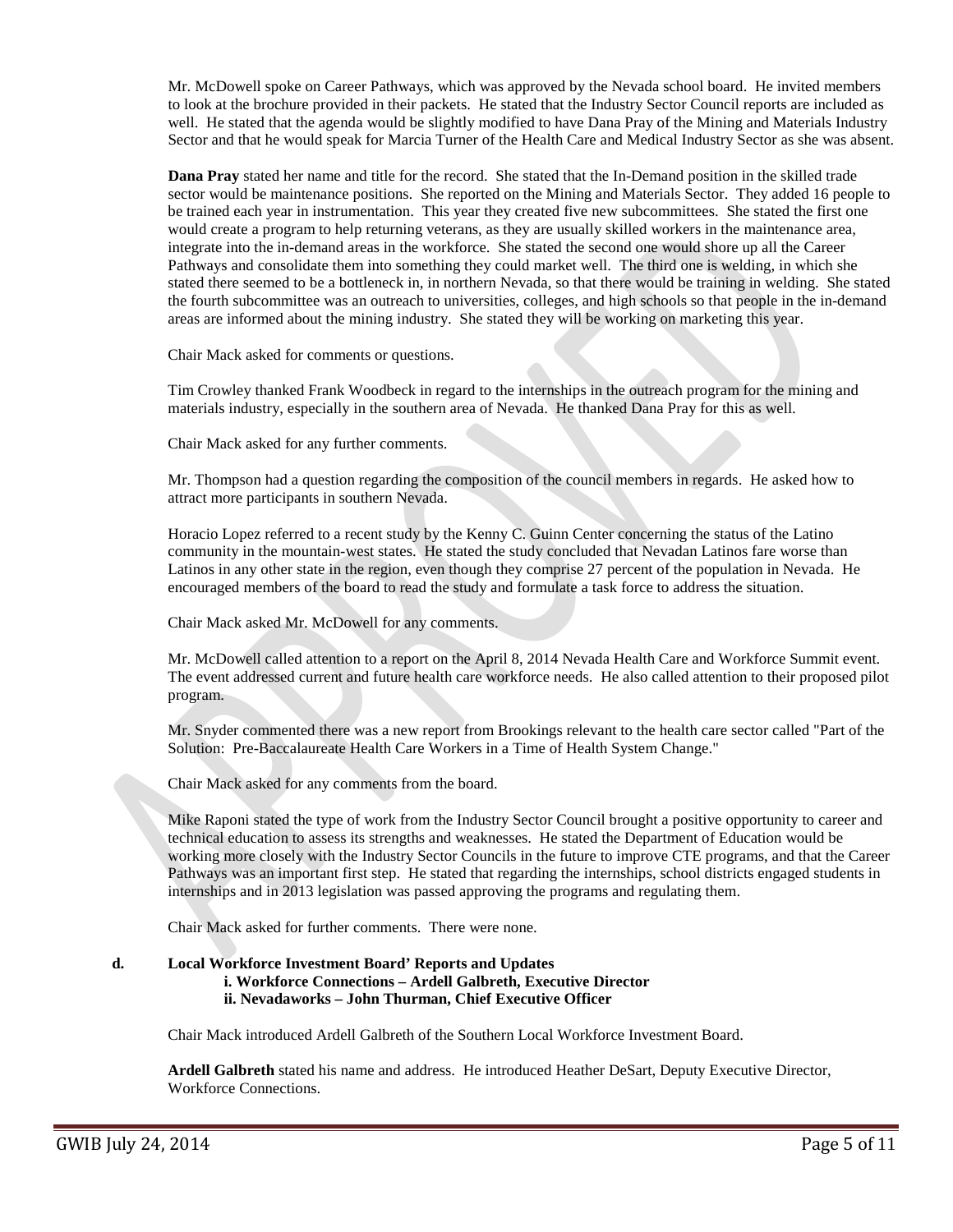**Heather DeSart** reported regarding the department's youth services, including graduate advocates in 15 Las Vegas schools. She stated that the department's service providers were offering pilot programs as well.

Mr. Galbreth reported that Workforce Connections received a grant from AARP of \$100,000 for the 50+ age workers. He referred to the meeting packet regarding the National Emergency Grant (NEG). He stated this grant has been challenging to report and deliver due to its restrictiveness with regards to serving the department's clients. He stated that the department's Strategic Plan has been sent to the DETR board for review. He stated a list was building of contacts between Workforce Connections and employers throughout the areas; employers are signing up to utilize the department as their primary employment service. He stated his encouragement of a revision to policy 1.12 Agenda Item VI.f.i., indicating that the travel cost of monitoring in a foreign country would borne by local boards to state that the travel cost be borne by the trade providers instead. He concluded his report and asked for any comments or questions.

Mr. Woodbeck had a question regarding training, the second bullet point under One Stop Career Center, to place 800 individuals into training and the average cost per participant of \$2,736. He stated in future reports he would like to know what the training was and who the training providers were for individuals, at least the predominant number of individuals who were trained and where that training came from.

Chair Mack asked for any further questions or comments.

Mr. Thompson referred to the second bullet point under "Business Engagement" in the packet and stated that a small group had an overview from the RTC on the fuel revenue index and projects and were really appreciative for the collaboration with Workforce Connections. He stated the RTC mentioned there were close to 2,000 jobs already of the projected 90,000. He asked if Workforce Connections will be keeping those statistics and if so, could the board be updated at future board meetings with even more specific data.

Ms. DeSart answered that Workforce Connections would do so.

Mr. Galbreth stated they could also put board members on the list for distribution of their monthly packet.

Ms. Kirkpatrick stated it would be helpful to have one sheet of information for possible participants guiding them through the process. She stated it would prevent multiple trips for the participant, or drop out, if they had everything they needed together for the application for the service.

Mr. Galbreth stated he had heard of problems and his department would respond to her request.

Mr. Thompson gave an example of the power of social media, citing a post on Facebook showing a picture of a board that talked about the fuel index projects and the jobs that received many in-box messages of people requesting more information. He asked for information in an easy-to-transfer to social media format to outreach that way as well.

Chair Mack introduced John Thurman, Chief Executive Officer, Northern Local Workforce Investment Board, Nevada Works.

**John Thurman** gave his report. He stated that his department has a staff member that acts as an ex-officio member with each of the sectors so that any sector recommendations can be sent to the service providers who receive funding through the Workforce Investment Act as soon as possible. He reviewed the Statewide Automation Workforce System was a little behind, but as the new Workforce Innovation and Opportunity Act was just signed which probably had vendors working to comply, so the department's delay was not obstructing the implementation of the program. He stated the Department of Labor has been visiting the State of Nevada, including Workforce Connections and their service providers to determine the effectiveness and compliance with the new act and service delivery. He stated they would have more information on that in the future. He stated the department's new year just started with ongoing training at Nevada Works and the new service provider locations on data collection, data entry, compliance with contracts, etc., to the Department of Labor. He thanked the WISS, the Workforce Information Support Services for collaboration in developing new training tools. He asked for any questions.

Chair Mack asked for any questions for Mr. Thurman.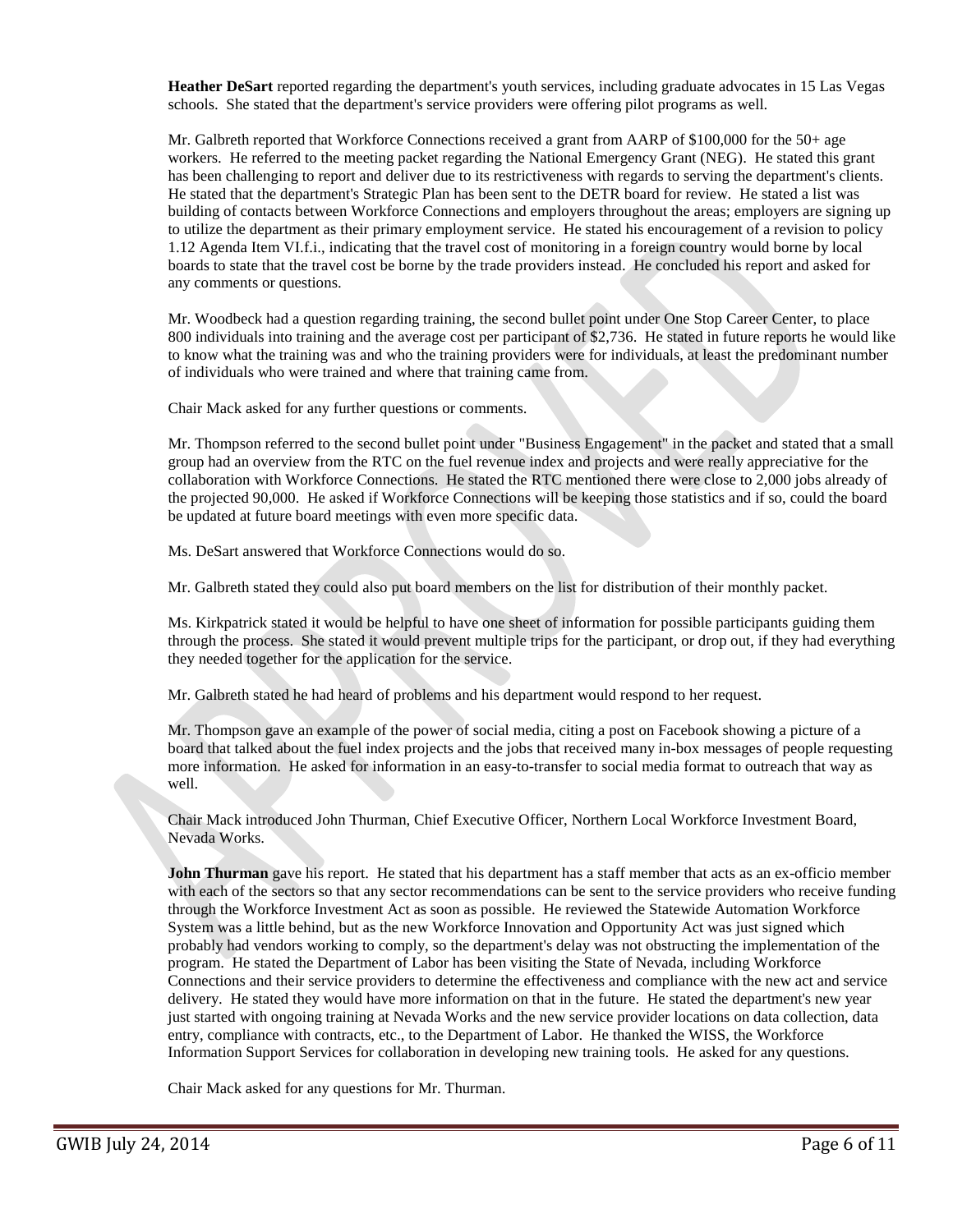Mr. Thompson asked a question regarding paragraph four in the packet that speaks about Workforce Innovation and Opportunity Act. He stated that the new act provided for 75 percent of the youth funding to be spent on out-ofschool youth programs. He asked who the lead was on that and if it was done on the local level or the state level or a joint partnership and agreement on how that 75 percent is spent.

Mr. Thurman stated that historically it was split between in-school and out-of-school youth on a 70/30 basis. He stated that the new shift of 75 percent going to out-of-school programs will create a shift, causing many very successful programs for in-school students to disappear as the focus is shifted. He stated they will be looking for guidance from the local and state boards on which out-of-school youth services they want to target.

Mr. Thompson stated that as a state Nevada needed to work with partnerships to keep the programs alive, and find more creative ways to do that since funding is now cut.

Mr. Thurman stated in many cases in-school programs would not disappear but they will lack the former funding. He stated many of those programs also have funding from other sources.

Chair Mack asked for any further comments or questions.

Ms. Kirkpatrick stated that strategic planning does come in to get the employers to be part of the long-term process. She stated she understands that work experience is important but that employers have no problem signing up as providers for funding so that perhaps the strategic planning could be a criteria for those employers to keep the programs going. She stated she was glad for the shift since so many 17 to 21-year-olds need that help. She stated that for the existing youth that need something, to the employers the department needs to state their need for aid.

Mr. Woodbeck stated Mr. Thurman and Mr. Galbreth in the past tried to figure out how best to utilize the dollars available to them and that this shift might be a welcome one. He stated he would like to see the board explore ways in which out-of-school youth can be served particularly in terms of remedial training and pathways to postsecondary education and how to efficiently be able to utilize those new funds for the 18 to 21-year-olds having a difficult time in finding that pathway. He stated they could come up with new programs that would work.

Chair Mack asked for any further comments.

Mr. Perea stated that to make sure that the good work from the now unfunded in-school program continues they needed to figure out how to blend funding in different options.

Chair Mack asked for any further comments. There were none.

## **e. DETR Staff Reports and Updates: Workforce Investment Act – Analysis of Expenditures Mark Costa, CFO, DETR**

Chair Mack introduced Mark Costa, Chief Financial Officer, DETR.

**Mark Costa** stated there were four program years of 2012, 2013, 2014 and that 2014 was new on the packet's spreadsheet while 2012 was nearly finished.

Chair Mack asked for comments or questions from the board.

Mr. Perea stated that in the passage of the WIA Nevada will receive a slightly larger amount nationally, which will help mitigate some of the downward trend as the employment rate continues to improve.

Chair Mack asked for any further comments. There were none.

#### **f. Workforce Investment Act – Performance Measures and Revision to WIA State Compliance Policies – Grant Nielson, Chief of Workforce Investment Systems Services, DETR**

**i. SECTION 1.12 – Selection of Training Service Providers ii. SECTION 1.2 – Local Workforce Investment Board Plan iii. SECTION 3.1 – Allowable Costs iv. SECTION 5.7 – Oversight and Monitoring**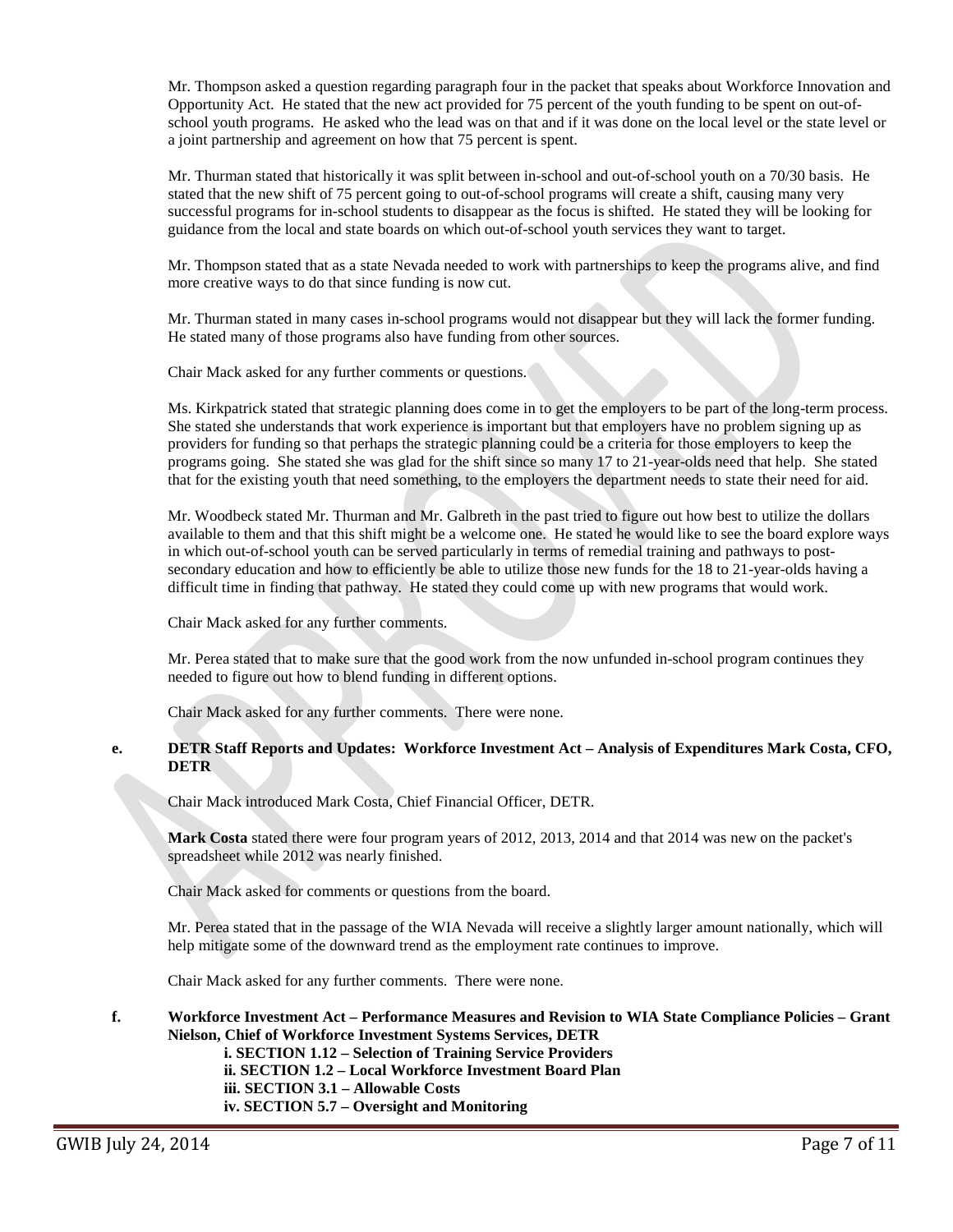Chair Mack introduced Grant Nielson, Chief of Workforce Investment System Services, DETR.

**Grant Nielson** referred to the packet for the meeting. He stated that for each of the funding streams adults, dislocated workers, and youth, Nevada have either exceeded or are within the required 80 percent of all of the performance measures for the quarter measured. He noted that as more information comes out about the WIOA law, city compliance policies will be changing on a regular basis. He stated that they still have maintenance on the current policies and many of the changes in the policies are either formatting changes and/or changes in nomenclature, for example, from "state" to "governor." He referred to the packet's page 6 of 7 on Item V C, where it states that for foreign monitoring costs, the Workforce Investment Board (WIB) will pay with non-WIA funds for travel for both Local Workforce Investment Board (LWIB) and state monitors. He stated the reason for the change is the need to make it clear that foreign travel is not allowed with these funds. He stated they need a way to monitor those funds effectively and ensure that they are providing the services as required by the WIA.

Mr. Beers asked if any consideration was given to putting that to the LWIB and if not, why that was not pursued.

Mr. Nielson stated that the LWIB can make policy in selection of the providers, requiring that on their level and then have those funds flow up. He stated that the LWIB are the ones that nominate these providers and so if there is a program that requires foreign training his department at DETR believes that responsibility should lay with the LWIB to make arrangements however they wish.

Mr. Beers thanked him. He then asked if it was considered to make the responsibility of the provider.

Mr. Nielson said no.

Mr. Perea stated the policy was discussed with Nevada State College. He stated that the burden cascades downhill. The state board puts the burden on the local board and the local boards need to make that a part of their contracts with those providers to pay for foreign training travel cost. He stated it could be done either way but the effect would be the same.

Mr. Beers asked if there would be objection to modifying the language to place the burden on the provider.

Mr. Nielson stated discussion would be needed since it hasn't been considered to this point. He stated he would have to review federal policy and requirements but would consider it.

Mr. Woodbeck asked if it was the provider who was responsible for cost, what the repercussions would be for the requirement of collecting from that provider.

Mr. Nielson stated that because the state does not have a contract with the provider they believe it would be more appropriate for the LWIB. He said it applied beyond the LWIB training provider list and perhaps that's a change they could make to the application. He stated that this had not previously been considered as an issue and they had only tried to address the issues of the policy that they found.

Mr. Woodbeck asked if it would be possible to be negotiated in the contract between the WIB and the provider, to hold the provider harmless, and give Workforce Connections the legal liability of going after the provider.

Mr. Nielson stated that he believes that this is the effect of the policy as it currently stands. That the LWIBs at their discretion able to make policy and affect their contracts in a way that that liability flows up.

Mr. Perea provided some background on the issue. He stated that the Workforce Investment Act does not allow for international travel. He stated the southern board had a nursing immersion program in Guadalajara, Mexico and DETR disallowed the entire cost, including the training and the travel, because it was their belief that by excluding international travel it in turn excluded the training. He stated that it went to a hearing and DETR lost; the hearing officer said that DETR could not interpret that since it didn't specifically exclude the training that DETR could disallow that. He stated that the concern is DETR has oversight and doesn't have the means to actually physically look at the training providers if they are outside the country. He stated they wanted to establish a policy whereby they could fulfill the obligation to monitor the programs without having to pay for it.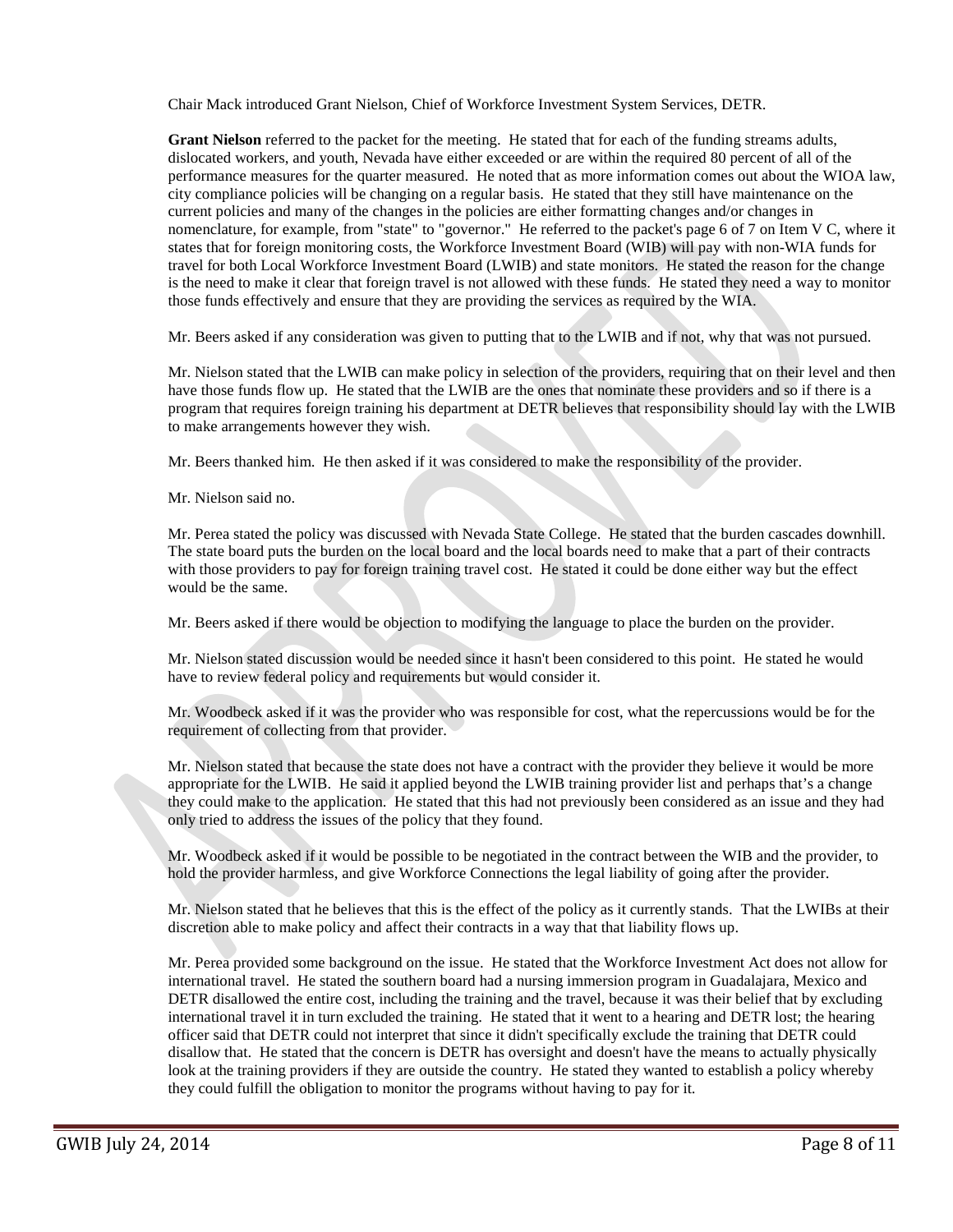Chair Mack asked Mr. Beers if he had another comment, or if anyone else did.

Mr. Beers stated it might be premature to adopt the change today, given the different perspectives. He stated he thinks the board should delay action on this for another couples of months to a new meeting.

Mr. Nielson stated that DETR was not opposed to that.

Chair Mack stated the board still had to vote on the issue.

Mr. Raponi asked for information on the breadth and depth of the foreign service providers since the board may be asking to vote. He wanted to know the track record, number of foreign service providers, etc.

Mr. Nielson stated that there was only one which had one cohort and that he did not have exact numbers on that cohort. He stated that the number of people that enter into that training was in the teens or less.

Chair Mack asked for any other comments.

Mr. Raponi asked if the policy was designed to be a preventative measure for situations that really don't exist but may exist.

Mr. Nielson stated that was correct.

Chair Mack asked for any further comments. There were none. He then asked Mr. Nielson if he had any further comments.

Mr. Nielson continued with the agenda. He stated the changes in the policy 1.2 are primarily changes to align changes in the federal policy or citation issues within the policy. He stated the policy had not been updated since 2005 and there were some different formatting and citation changes needed. Mr. Nielson spoke about Section 3.1, I A 5, foreign travel as a disallowed cost. He stated it is again clarified in that policy.

Mr. Thompson stated that the title of Section 3.1 is "Allowable Cost" but that I. A, 1 through 9 are unallowable costs. He asked if that could be reformatted to clarify it.

Mr. Nielson stated future versions would be changed and the policies would be clarified.

Ms. Kirkpatrick suggested a summary of the reasoning behind changes be included in the meeting packets.

Mr. Nielson said they would take that under instruction for future meetings.

Chair Mack asked if he had this as a motion to approve.

Mr. Nielson said that was correct. He then continued to the next section, Section 5.7, an addition again relating to the foreign travel issue.

Chair Mack asked if there were any other comments.

Mr. Beers stated he was uncomfortable with the wording and suggested a brief written report from DETR regarding the foreign travel matter. He stated he was not clear on what happened. He asked if it would be possible to delay it for one meeting and receive the written description before next meeting.

Chair Mack stated they need the consensus of the board as a motion so they'll have to get the consensus of the board to bring it back.

Mr. Beers stated he had not heard a motion made yet.

Ms. Kirkpatrick asked about having a discussion.

Chair Mack called for a motion to approve the revision as it stands. He asked for any discussion.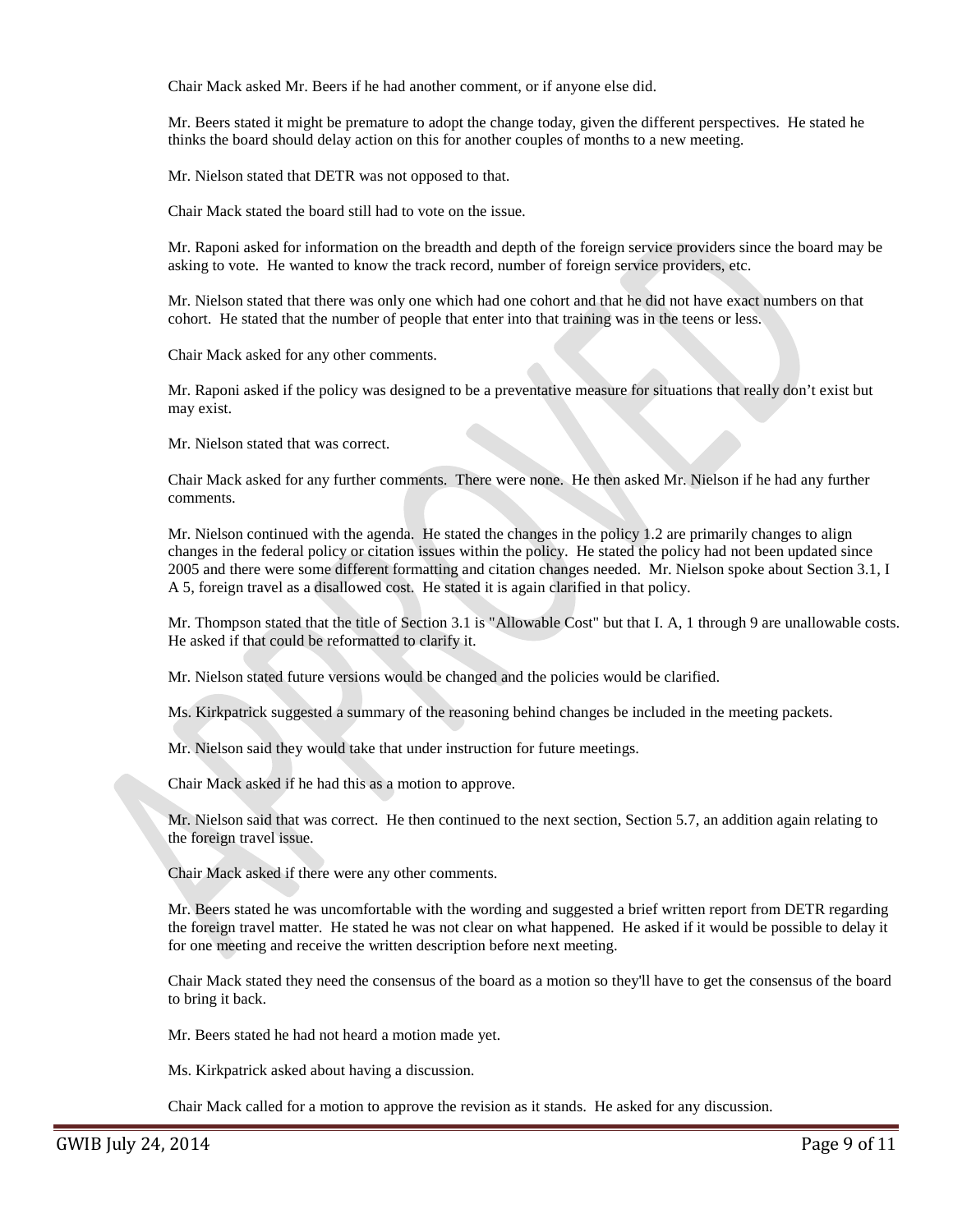Ms. Kirkpatrick stated her vote was no because it would revert back to the local board and they would not know exactly what the committee did. She stated if she can't have a dialogue with her local workforce board of what they're supposed to be implementing, which made her nervous. She again suggested having information ahead of time explaining the reasoning behind the changes. She asked what the detriment was to not voting on this today if there were going to be more changes in the next 90 days.

Mr. Beers stated he did not hear who made the motion and asked the maker of the motion what the implication would be of putting the vote off for three months.

Chair Mack stated if there is no motion being made they could pull it. He stated the commission will put the item.

Ms. Kirkpatrick stated she wanted to clarify that she heard Chair Mack call for a motion and then call for discussion. She stated that someone needed to take the motion back because the members were in discussion.

Chair Mack stated there was no motion being made.

Mr. Woodbeck moved that the compliance policy be tabled for the October meeting and that the requested explanations be provided in advance of that meeting with the packet that goes out.

## **It was moved and seconded to approve the tabling of this agenda item until the October 2014 meeting with information regarding the item provided beforehand.**

## **VII. BOARD COMMENT(S) AND DISCUSSION**

**Chair Mack** invited members of the Governor's Workforce Investment Board to make comments or discussion. He noted No action may be taken on a matter during public comments until the matter itself has been included on an agenda as an item for possible action, and properly noticed.

Mr. Lopez indicated that with the new industry of medicinal marijuana DETR should start getting ready for new employees, new trainees, etc.

Mr. Raponi remarked on the previous Agenda Item, asking for clarification. He stated one part of the policy addresses the monitoring responsibilities to the LWIB and then another one to the city WIB.

Mr. Perea stated one policy leaves liability not with the state or the local board, which would mean it would transfer down automatically. He stated the board needed to make sure those two join.

Chair Mack asked for any other board comments. There were none.

## **VIII. SECOND PUBLIC COMMENT(S).**

**Chair Mack** invited members of the public for final comments. He reiterated no action may be taken on any matters of public comments until the matter itself has been included on the agenda as an item for possible action.

**Ray Bacon** stated he was with the Nevada Manufacturers Association. He stated the pilot project that the Manufacturing Sector has embarked upon is to expand the use of the national certificate to go down through the largest companies and sort the existing DETR database which will get down to the companies with over 40 employees. He said they were down to 220 – 230 companies in that category but in reaching out to those companies they will attempt to get roughly 25 percent of the manufacturing workforce touched by that effort. He stated that the NCRC takes a look at the people that are in the job hunt sequence and monitors their capabilities to learn the skills to start closing the skills gap. He stated there is a skills gap in industry sectors, including manufacturing. He stated the association felt they could work with the 220 companies and would exclude those that are not hiring. He stated they would wind up with national corporations and the local operation would not have the decision making authority to change the HR policy. He stated they also needed some positive input, citing two high schools with a 98 percent graduate rate.

**Chair Mack** asked for any further public comments. There were none.